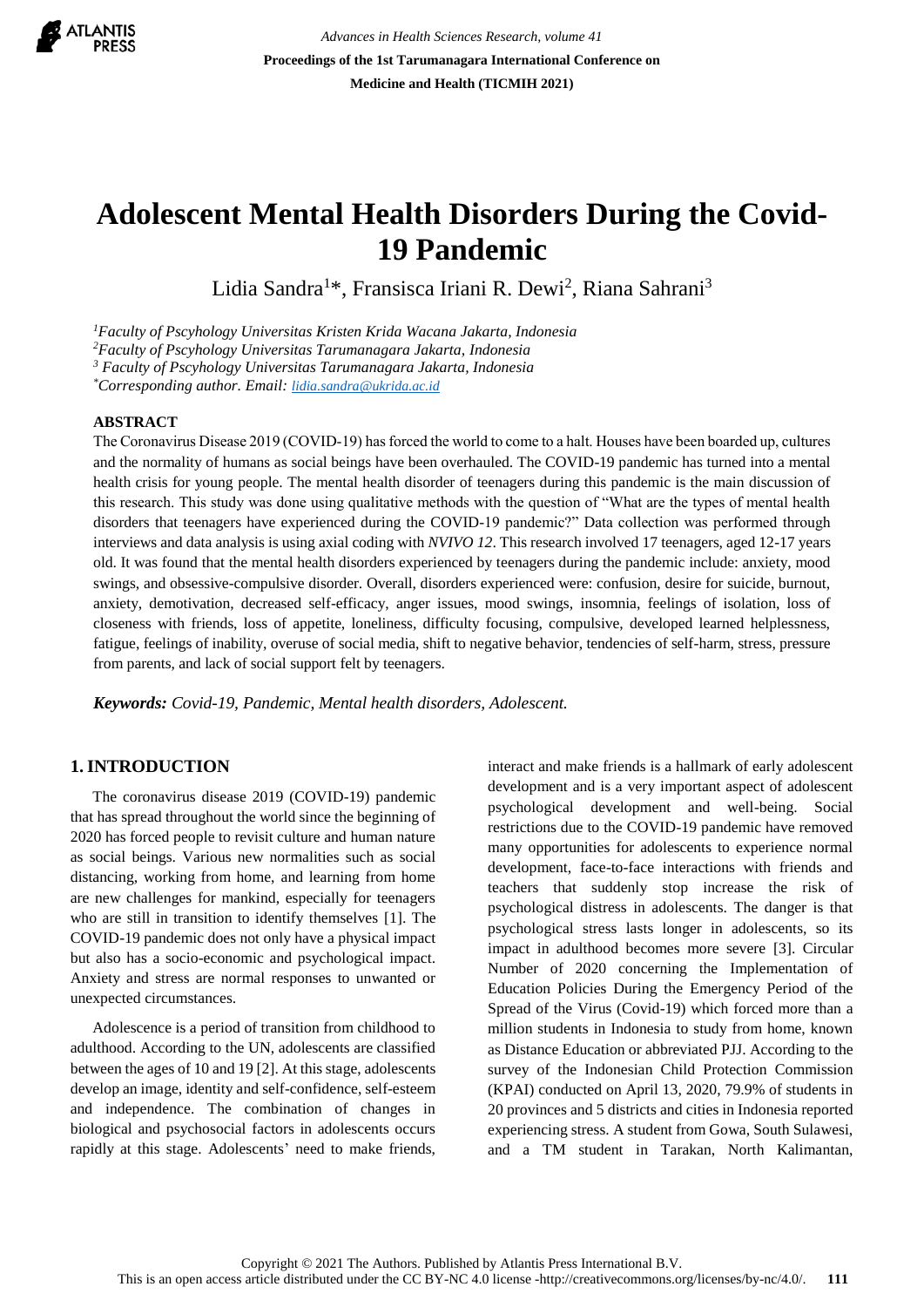committed suicide because they were suspected of being stressed due to too much schoolwork [4].

Teenagers are at risk for PTSD, symptoms of depression, and anxiety during the pandemic. Restrictions on teaching and learning activities were found to have a negative impact on the mental well-being of children and adolescents [5]. The lockdowns and concerns related to COVID19 are stressors, as is the increase in domestic violence-related to quarantine. Death from COVID19 may be a psychiatric factor associated with symptoms of grief, trauma, and depression in adolescents. The higher percentage of teens suffering from anxiety and depression indicates that their mental health was affected during the COVID-19 crisis. Adolescents are the age group most prone to experiencing symptoms of anxiety or depression [6].

Adolescent mental health disorders during this pandemic are the main discussion of this research. This research was conducted using a qualitative method with the question "What types of mental health disorders do adolescents experience during the COVID19 pandemic?"

# **2. METHODOLOGY**

## *2.1. Research Respondents*

This qualitative test involved 17 teenagers from Bali and Jakarta who were involved in in-depth interviews and a netnography was conducted with total sentiment participation that analyzed 25,000 tweets. In the third phase of this study, a total of 55 participants were involved in the logotherapy intervention which was given.

## *2.2. Research Design*

The researcher uses a qualitative method by conducting interviews with research subjects who experience psychological distress during the Covid-19 pandemic to understand the types of distress experienced by adolescents during the pandemic. In this second stage, the mixed method began to be used, namely the sequential mixed method, which in this case uses one method in the first stage and is followed by another method in the next stage. The order of management in this study was carried out with a quantitative approach first and then sharpened by collecting qualitative data. This combination of quantitative and qualitative approaches aims to better capture the realities. In addition, in the second stage of this research, researchers tried to dig deeper into reality by using a netnographic approach. Netnography is a way of conducting anthropological research over the internet using publicly available information from the Internet. In this case, the researcher took big data from Twitter by using data scraping from the Twitter API which aims to see an honest mirror of people's feelings (the sample was selected by teenagers and adults) with two keywords related to isolation, namely PPKM (Community Activities Restrictions Enforcement) and PTM (face-to-face learning).

## *2.3. Research Instrument*

Qualitative research using purposive sampling where sampling is selected based on the similarity of its characteristics with the research population, namely in this case trying to answer the question of psychological distress experienced by adolescents during the Covid-19 pandemic so that the resource persons are adolescents who experience psychological distress during the Covid-19 pandemic are both from the adolescent participants in Bali and Jakarta. Verbatim was then processed with *NVIVO 12* software to obtain themes, word frequencies, and word clouds which would produce the findings in this study.

While the data collection technique uses netnography to explore naturally what is felt by teenagers and adults more broadly with random sampling, namely taking opinions from Twitter. The netnography used in this research phase is to perform sentiment analysis using machine learning classification algorithms: logistic regression and Artificial Neural Network [7].

## *2.4. Data Analysis*

Qualitative data analysis was carried out by using theme and comparison analysis using *NVIVO 12* software and using several analytical tools such as word frequency count tools and comparison nodes to perform qualitative analysis and analyze verbatim themes by coding summary reports. The data analysis process in the qualitative phase begins with coding which includes open coding; axial coding; and selective coding [8]. Open coding and pivot coding are performed by identifying and attaching nodes on the *NVIVO 12*.

# **3. RESULT AND DISCUSION**

Free interviews were conducted with participants who were reported by school counselors as having problems in the learning process, either demotivation, stress, or declining grades, as well as with participants who asked the researcher for a special time to convey a certain perceived disturbance. The total participants were 17 adolescent participants, junior high school students with 10 adolescent participants from Bali consisting of 3 students and 10 students, and 7 teenage participants living in the Jakarta metropolitan area consisting of 5 students and 2 students. From *NVIVO's* qualitative analysis, word cloud, and word frequency analysis on Balinese and Jakartan teenagers who experience psychological distress, the following words that often appear are depicted in the visualization of Figure 1.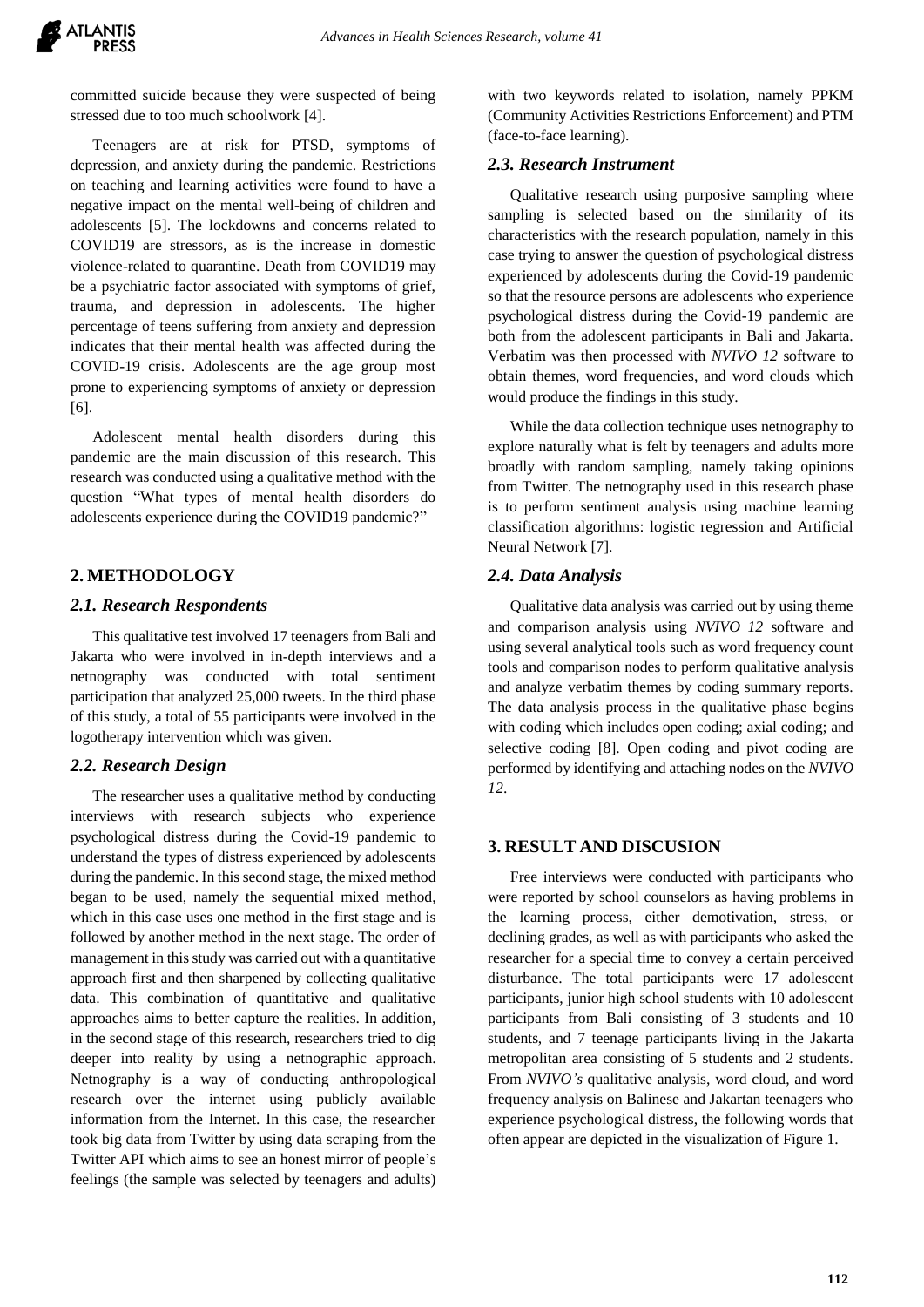

The model that was created was used to label the 2.338 tweets initially scraped related to the topic of interest. Figure 4 and 5 shows the distribution of the public's sentiments in regards to the topic of interest, based on the now-labeled scraped dataset.



**Figure 1**.Visualization of word cloud analysis for teenagers in Bali and Jakarta

Judging from the appearance of words related to psychological distress, words that often appear such as "teman" that means *friends*, "merasa" meaning *feel*, "pandemi"–*pandemic*, "gangguan"–*disorder*, "bagaimana"–*how* indicate that what is important during this pandemic period and what they need is the presence of "friends", while this pandemic for teenagers is more disruptive to their affections which causes them to be anxious and confused by the frequent words "how" and "pandemic". Words related to placing words such as "sekolah"–*school*, "rumah"–*home* generally become twoplace words that are always mentioned by the participants which indicate the adolescent world which centers on friends, school, and home, "susah"–*difficult*, "perasaan"– *feelings* also show the affective aspect that is much disturbed during this pandemic, and the words, "kenapa"–*why*, "situasi"–*situation* tend to blame external circumstances or show the participants' powerlessness in controlling the environment and situation in this pandemic.

#### *3.1. Confusion*

The establishment of quarantine regulations during the COVID-19 pandemic has had an impact on the mental health of everyone including children and adolescents. This is caused by the loss of boundaries in the family which makes children confused about what action to take.

Therefore, family support is crucial in maintaining children's mental health. However, it is very unfortunate that in reality, this support is still very lacking, parents who are supposed to protect and maintain the psychological wellbeing of children, have lost many modalities to maintain their own mental health which triggers trauma and emotional disturbances in children.

With social restrictions and quarantine during the pandemic, social activities that support mental well-being in children are no longer there. Confusion often occurs driven by various factors, such as loss of time for yourself, parental demands, and differences of opinion with parents.

#### *3.2. Suicide*

The pressures felt by children from both parents and peers can have more fatal consequences than imagined, with high levels of depression and internal family problems that can trigger thoughts of ending life in children. In fact, suicide seems to be the right answer to reduce the burden on parents and children as the forerunner of depression and stress:

*"I once thought about committing suicide. I'd rather not be around than be a source of stress for my mom. Mom and dad are also very strict with the rules, and because I can't fulfill all of them, I feel useless. So why do I live if I am useless? I once had a dream of suicide."*

Individuals who are suicidal are experiencing severe life stressors and/or mental health disorders that are causing unbearable pain and suicide is their way to end this pain. Suicide attempts usually come from a place of despair, hopelessness, and worthlessness [9].

#### *3.3. Burnout*

*"Burnout. I felt the need to just drop out of school."*

In addition to difficulties in adapting, several participants also stated that the role of family and a conducive environment greatly affect concentration in participating in distance learning activities:

*"Since the pandemic, I have lost my enthusiasm for learning, and at home, conditions are not conducive. So I'm confused about how to deal with it, and on the other hand, I'm trying to understand my family's condition, but they don't want to understand my condition. My mother is very strict, and sometimes I have to do everything at once, and I feel like I'm just overwhelmed. I'm at the burnout stage, I can't stand it."*

It is unfortunate, in this situation parents also experience the same difficulties as children, so it is not uncommon for parents' contributions to support their children's development to become obstacles. This is exacerbated by the loss of children's social interactions, due to the provisions of staying at home thus triggering the unstable mental growth of children.

It can be concluded that school closures harm children. Especially the loss of opportunity to interact with teachers and friends causes unstable emotions that lead to mental health disorders. As evidenced by the decline in student grades, difficulty concentrating, and the emergence of internal fights are the main factors of burnout.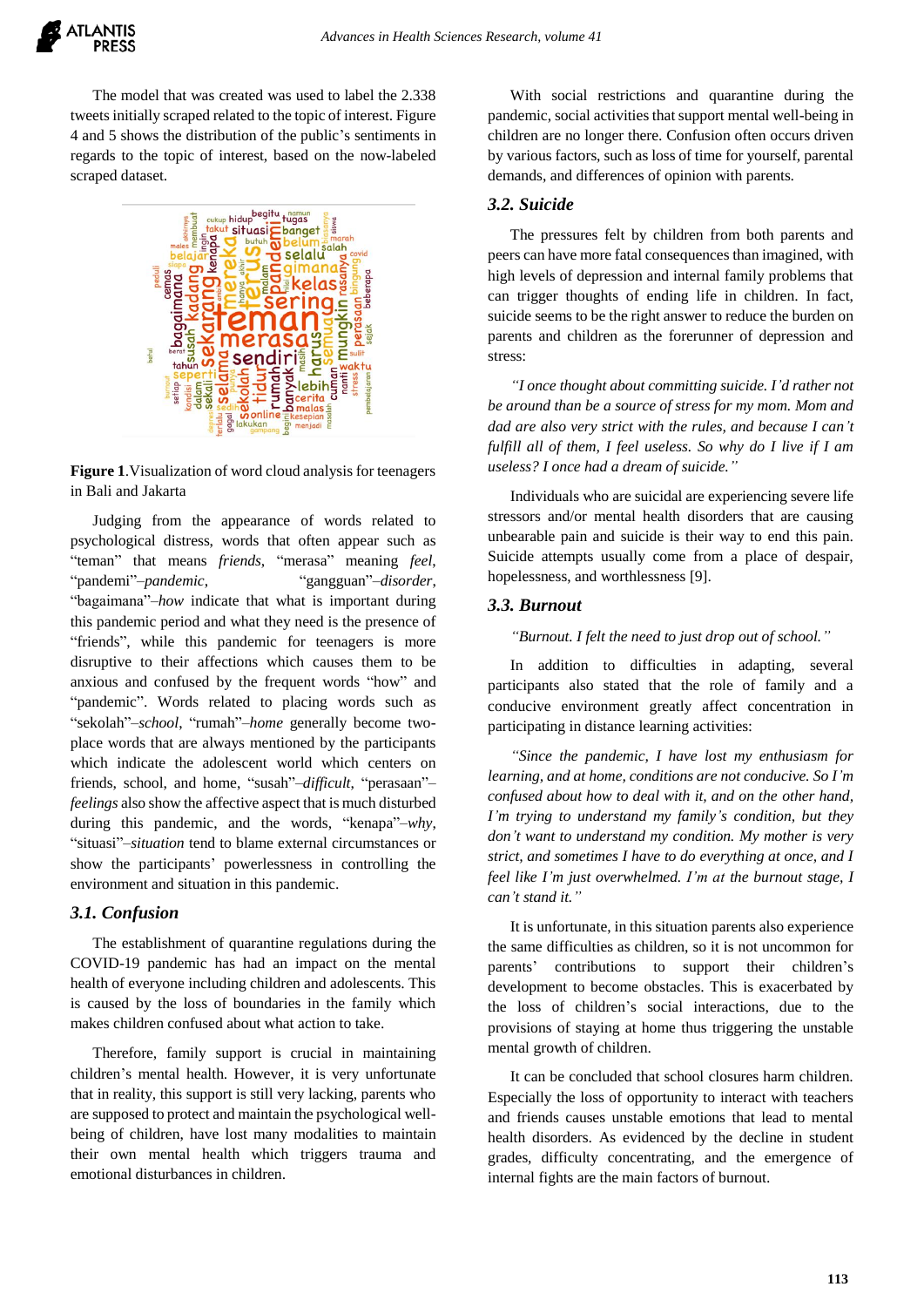

## *3.5. Anxiety*

Anxiety is an early symptom that often occurs in adolescents. Anxiety is very vulnerable to social influences, including crises that occur as in the COVID-19 pandemic. With uncertain circumstances, children become increasingly anxious about the future and the choices they will make:

*"It must be difficult, and I know, it's the only thing that makes me feel anxious, I'm worried about what will happen in the future. I was afraid to talk several times, afraid to open up to people, afraid to discuss, because I was afraid I would be attacked, I was afraid I would be proven guilty if I chose the path I wanted."*

This anxiety harms adolescent self-development and social life. Adolescents who suffer from social anxiety for a long period of time can have difficulty sleeping.

Anxiety is one of the psychological problems that are prone to attack teenagers. Anxiety that arises during isolation includes: worry about the future and anxiety of being rejected by others. This has the effect of increasing anxiety which is characterized by: difficulty sleeping, difficulty concentrating, decreasing levels of selfconfidence, and the emergence of negative thoughts. Especially with advances in technology, apart from facilitating access during isolation, the negative impacts are also felt by teenagers. Because social activities are mostly done through social media, it causes children to feel dependent. Some of the participants even claimed to feel anxious about losing time with friends or not getting the latest information.

## *3.6. Demotivation*

A result of the loss of high social relations triggers an increase in psychological pressure on adolescents. Not only that, many teenagers are slowly experiencing a decrease in motivation, especially in attending online schools which are considered less effective and boring for teenagers.

*"Honestly, it seems like as long as I'm online, I can't get up from this situation. I have no motivation to study nor am I lazy to ask my friends. Moreover, sometimes it is very difficult for me to sleep at night, I am sleepy and feel weak in the morning, at night, I am often afraid that something bad will happen if my family gets Covid. My neighbor tested positive, but I'm just worried and anxious, but I can't do anything, I'm just confused."*

Moreover, the family environment that is not conducive is also a major factor in the loss of motivation to learn in children. Some participants stated that parents who are too critical will reduce their children's desire to learn.

It can be concluded that the decrease in learning motivation in children is strongly influenced by a conducive learning environment at home, and parental support. This is evidenced by the results of interviews with two participants who felt they had lost interest in learning because of the unfavorable home situation and lack of parental support.

#### *3.7. Depression*

Through several interviews, the amount of pressure at home and exacerbated by the isolation of social interactions outside the homemade many children feel lonely. Loneliness is a fertile seed for depression. Especially when the child is under pressure but unable to express their feelings:

*"I'm holding too much on my own, how many times have I felt depressed, no one has come to visit. When I act weird, they all judge, instead of asking me why."*

Quite a few children are starting to choose to share their experiences with friends or on social media. In addition, quite a few children feel that social media and their peers can give more attention than their families.

It can be concluded that the main cause of children experiencing depression is a feeling of loneliness. This feeling arises when the child does not have a place to express their feelings. In some cases, children tend to be more closed off and even hide their depression from their parents. This is because children feel telling stories is not the right solution, it will even trigger new problems in the family. Thus, social media and peers become a place to share their experiences where they can be themselves without covering up their mental disorders.

## *3.8. Decreased Self-efficacy*

Self-efficacy is the way humans control behavior in the environment. Efficacy is very important to build a positive mentality. The COVID-19 pandemic, which forces educational instruments to carry out distance learning, has an indirect impact on children's self-efficacy:

*"I'm just lazy to do anything, I just open and check social media or just watch YouTube. In the past when I was offline, I was a child who was always praised by the teachers for being academically smart. However, everything changed since the online classes started. I don't understand what is being explained online, my younger sibling often makes a fuss too, as she has classes too, how can I catch the lesson well."*

It can be concluded that the level of self-efficacy in children decreased during the pandemic, this was triggered by the teaching and learning process which was considered less effective so that students easily lost concentration during learning and could not understand the material provided. With the daily tasks given, and the lack of understanding of the related material, children tend to be lazy to do their tasks.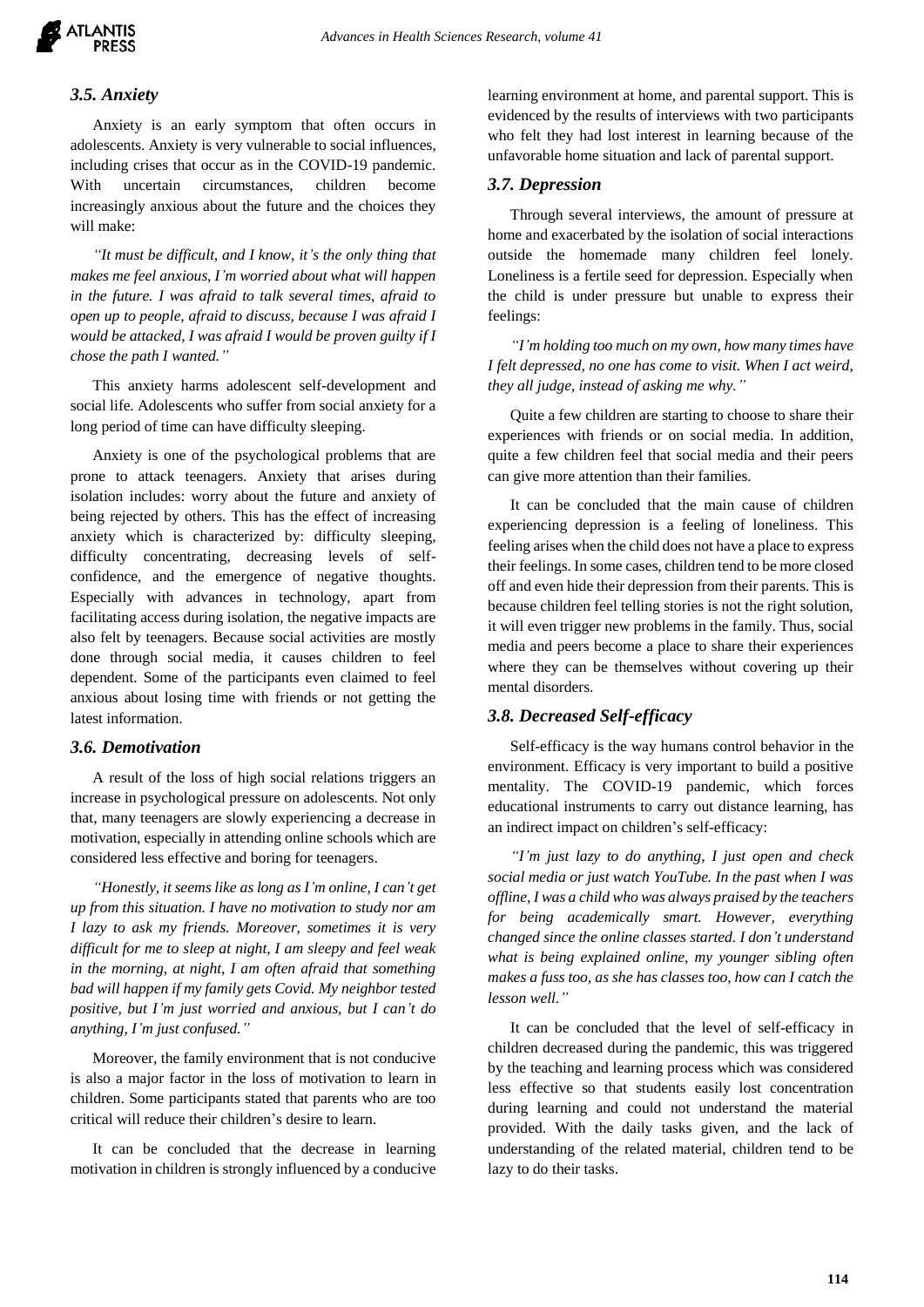

# *3.9. Irritation*

#### *"It's fine, just being a bit emotional."*

From this statement, it can be seen that there is emotional instability that occurs among adolescents. Uncertain circumstances force children to be involved in the emotions felt by their parents. Several participants admitted that parents become easily irritated due to pressure caused by the pandemic, this also had an impact on children's mental health such as anxiety and sleep disorders.

The emotional instability of parents affects children's emotions. There are also indications of emotional contagion in children, when parents start to panic and get angry because of an uncertain situation, the child will also feel the same way so that children are easily offended and blame themselves for small mistakes that occur.

#### *3.10. Mood Disorders*

*"I feel like a loner because I'm used to being alone due to this pandemic. When I'm alone, I cry easily, get irritated and angry over trivial things. I also lost interest in doing daily activities. Because of that, I often blame myself for the small mistakes that occur."*

The environment has an important role in controlling one's mood. Several studies state that environmental factors that are not conducive trigger stress which ultimately affects significant emotional changes in the near future.

It can be concluded that the environment has an important role to change a person's emotions. Like the statement of the first participant who stated that there was a change in emotions during the pandemic, becoming irritable, crying, and offended by small things. Other factors arise due to stress and depression that lead to sleep disturbances. When children have sleep disorders, emotions will become more unstable so emotions can change quickly.

#### *3.11. Positive Relationships with Others*

*"I feel no longer able to socialize and interact with other people. We're not going anywhere and it makes me feel trapped at home."*

Positive relationships with other people are the main points of human psychological well-being, especially in children. During the pandemic, positive relationships are needed, especially within the family. However, in reality, parents who should be a solid pillar in building positive internal family relationships lose their modality. Uncertain situations cause them to fail to build positive relationships with children.

Positive relationships are the key to achieving mental well-being, wherein the family parents play an important role in creating positive relationships with children. Unfortunately, through the interviews, it can be seen that the pressure felt by parents makes children feel reluctant to build healthy communication. In fact, the average child revealed that parents tend to judge rather than support children's morals.

#### *3.12. Insomnia*

In some cases, insomnia or sleep disturbance is one of the symptoms of depression. This sleep disorder can worsen symptoms of depression. Considering that during the pandemic there has been an increase in cases of depression in both parents and children.

*"I often have trouble sleeping because I feel like I'm anxious every time I go to sleep, and I'm always tired. Being on my cellphone, I thought it might get better because I was released from work, but it doesn't feel better. I also keep worrying, about this covid situation, not to mention hearing my parents fight. I'm not excited in the morning, I feel like I don't have any motivation."*

Sleep disturbances or insomnia are symptoms of depression. Sleep disorders are not only bad for physical health but also mental health. It can be concluded that people who experience sleep disturbances will tend to feel tired in the morning, not excited, experience mood swings, and have difficulty focusing. If this is not treated immediately, it can be fatal, such as suicidal thoughts.

#### *3.13. Isolation*

Self-isolation is the early sign of children having mental health disorders such as stress and depression. Some children tend to be more reserved and avoid communicating with parents and other families because of low self-esteem:

Especially with the many pressures of school work, and the lack of entertainment outside the home is a challenge for children. So children will tend to feel trapped in the house which can be bad for their mental health:

*"I have had enough and burnout. I want to freely walk out of the house like I used to. With this condition, I feel imprisoned and isolated at home. Locked up at home every day without anyone noticing. I feel depressed about this situation."*

It can be concluded that the existence of isolation makes children lose privacy. In addition, it can be seen from the results of interviews that children tend to blame themselves because of pressure from family and school so that children tend to withdraw and lock themselves up. However, this can be detrimental with the lack of entertainment and activities outside the home worsening a child's mental health.

## *3.14. Losing Appetite*

Not only depression, but other mental disorders such as anxiety, confusion, and stress can trigger a loss of appetite.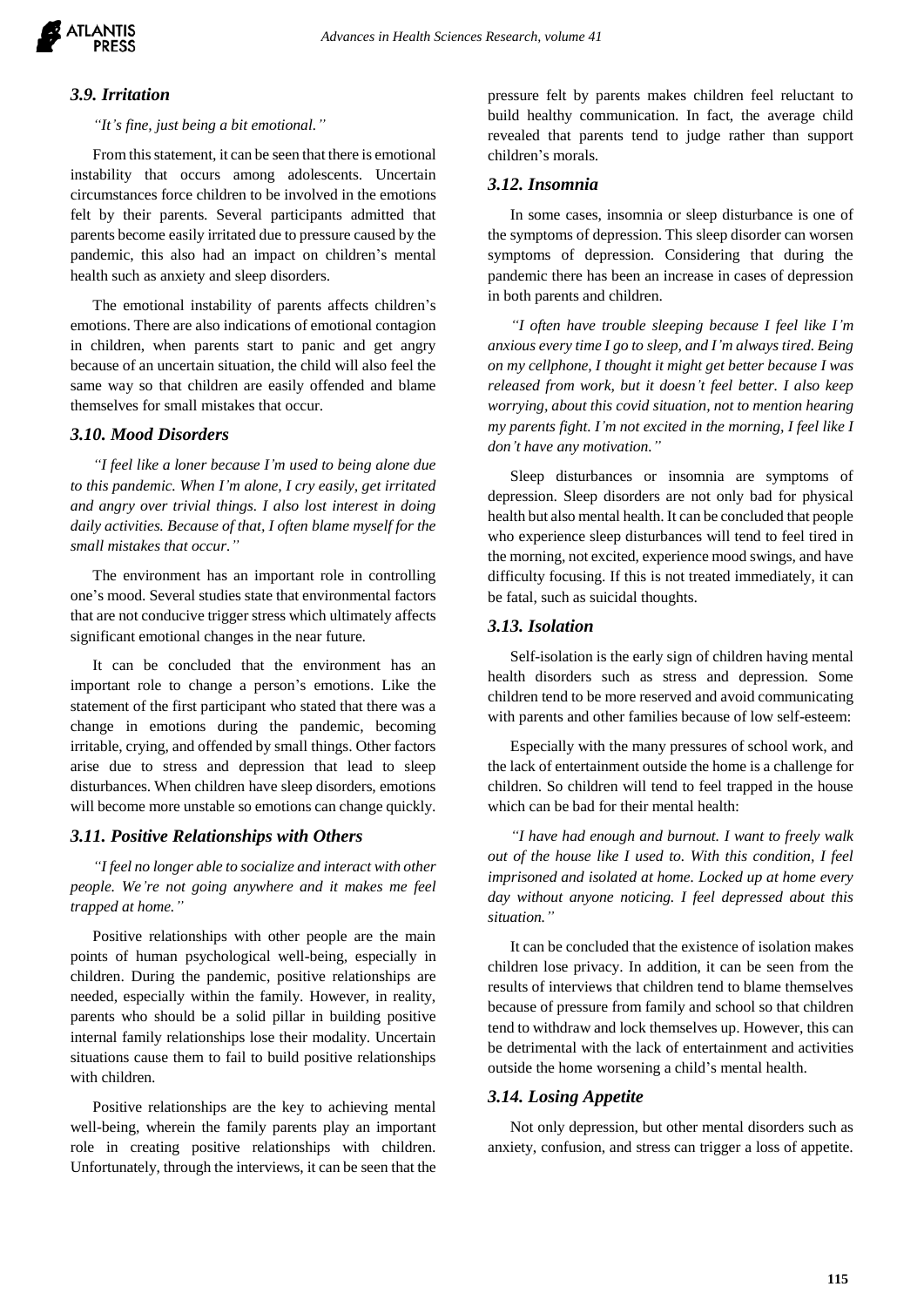

This is because mental disorders will make the brain release the corticotropin hormone which suppresses appetite:

*"Oftentimes, I don't have an appetite, and often sleep a lot. Actually, when I think about this, I have thought about what happens if I fail later, or if I can't make my mother happy, what can I do."*

In addition to depression, mental disorders such as anxiety can also trigger loss of appetite. Through the results of the interview, it can be concluded that anxiety, sleep disorders, and stress affect the loss of appetite. It can be seen from the statement of one participant that during the pandemic there has been weight loss due to loss of appetite which is influenced by sleep disorders.

## *3.15. Losing Close Friends*

*"I don't like being alive. I don't like my current life. It feels like there's no point in living, parents are stressed, I can't even meet friends."*

This statement proves the existence of the COVID-19 pandemic crisis. Withdraw children and teenagers from their former social life. This can have an impact on mental disorders such as anxiety, loneliness, stress, and depression.

The role of emotional closeness with peers greatly affects the development and mental well-being of children. It was proven by the statement of some participants who felt that the loss of closeness with their peers made them frustrated, lonely, anxious, and decreased motivation during the teaching and learning process.

## *3.16. Loneliness*

*"Very much, how can I not be lonely, no one wants to know what my condition is. You have to have high scores, you have to be at the top of the class. I need a break from this world that is too demanding."*

Based on the results of interviews, it can be seen that there are indications of feelings of loneliness that have been experienced by children and adolescents. Loneliness is triggered by a failure to convey the feelings that are felt so that the child or teenager feels they have to face their own pressures [10].

## *3.17. Concentration Difficulties*

*"Thank you, it's clear enough for my pathway. Can I tell you beyond this? Since I feel quite comfortable telling stories to adults now, I'm usually judged. So, why do I often have trouble focusing? And it's also hard to be able to speak up."*

From the results of the interviews, it was found that many children felt they had lost their focus during learning from home. Some also stated that they had difficulty concentrating so that the material presented by the teacher was difficult to understand.

This is exacerbated by the lack of parental attention in guiding children so that the presence of parents becomes additional pressure for children. No wonder some also complain of sleep disturbances experienced and make it difficult for children to focus.

#### *3.18. Compulsiveness*

When teenagers experience anxiety and confusion due to the pandemic. Teenagers become very vulnerable to negative thoughts repeatedly (compulsively). Some of the participants admitted that they had difficulty sleeping due to the anxiety they experienced. These are the characteristics and symptoms that arise from negative thoughts that continue to appear:

*"I've tried to go to bed early, listen to music, but I can't control my mind. Every night I become very active, so I tend to be productive at night around 12 and above until the early hours at 4, then I sleep around 5. I also thought about looking for the end several times."*

In addition, constant anxiety arises from feelings of restlessness and is also triggered by other mental disorders such as loneliness.

## *3.19. Learned Helplessness*

The basis that causes the emergence of learned helplessness is uncertain information about what will happen, cognitive representations such as perceptions and beliefs, and behavior towards what will happen:

*"But what if it ends up being a war?"*

*"What if the war doesn't end?"*

It can be seen from the two informants' statements that indicate learned helplessness because of the anxiety about something that is not necessarily going to happen and the perception of what will happen. In addition, feelings of hopelessness and helplessness are also tendencies of learned helplessness.

# *3.20. Fatigue*

*"Later, this morning I had one already, now I'm still not hungry. I'm doing well, but as usual, still having trouble sleeping, so tired all day."*

Stress and other mental disorders have been shown to occur with distance learning from home. It was observed from the results of the interviews, most of the participants experienced sleep disturbances that had an impact on daily activities, this was triggered by various factors, one of which was experienced by adolescents most often was excessive anxiety. The other participants felt the same way. Anxiety about the future in uncertain situations makes children and adolescents more susceptible to sleep disorders, so children will easily feel tired.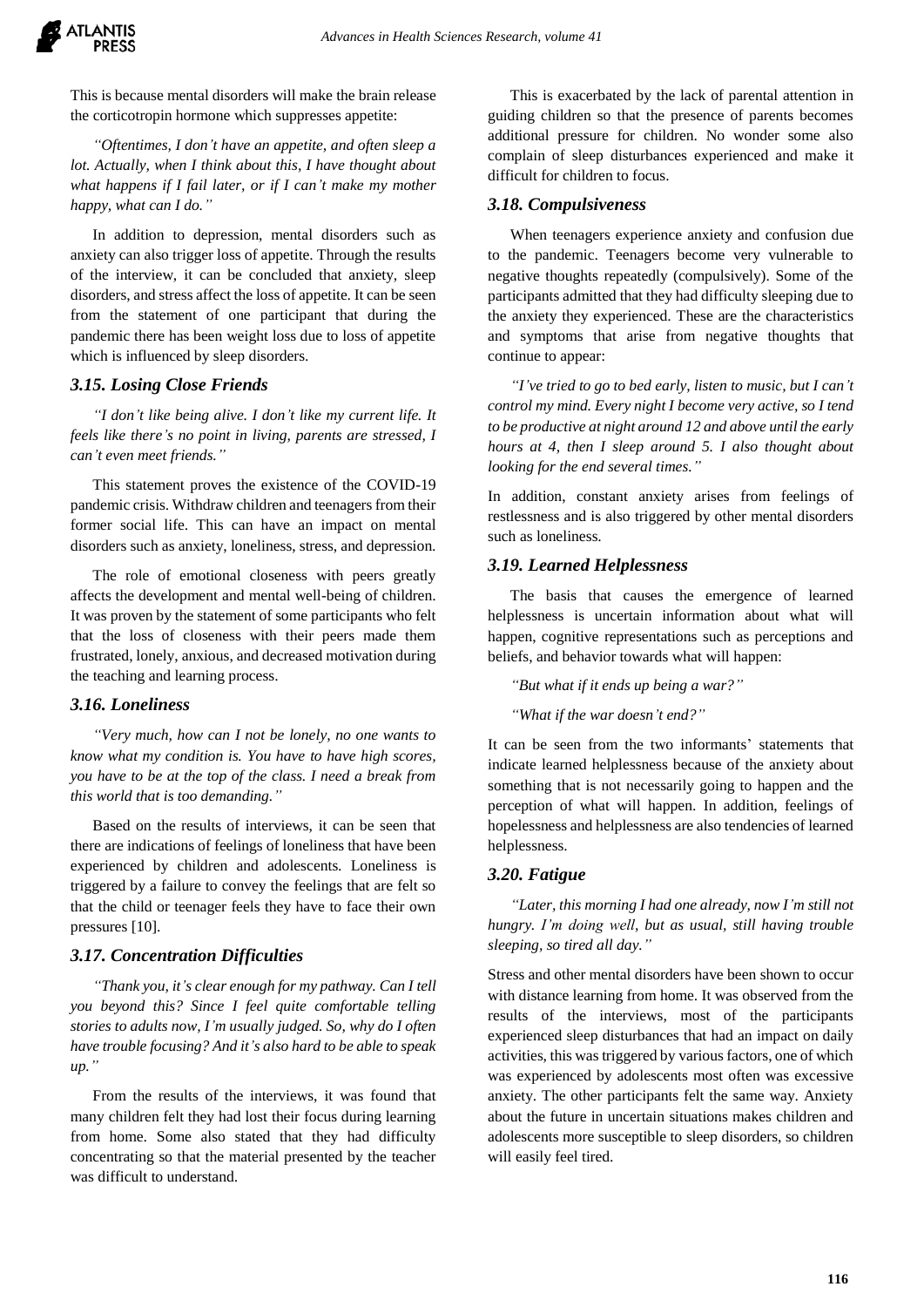# *3.21. Laziness in Doing Activities*

Activity limitations during the pandemic are a catalyst for children's laziness to carry out daily activities. One of the children stated that they were bored with monotonous activities so they tended to be lazy to do activities:

*"I'm just bored, there's no activity. Waking up, I usually take my cellphone and be on my cellphone, so I often check my cellphone, I'm afraid there will be notifications from school or maybe WA friends, and check IG. I am lazy to interact with my mother, especially if my mother is in a bad situation. If my mother was in a bad mood, we would definitely fight over small things. My mom is always in a bad mood because of her job. On the one hand, I understand because, during this pandemic, my parents' business was greatly affected. But on the other hand, I seem to be an outlet for their irritation. So I'll just be on my cellphone, so compulsive, check social media, YouTube."*

Some children also said that their laziness in activities was also triggered by the reaction of parents to their children. Children tend to give a negative response when parents give instructions by force.

## *3.22. Feeling Inadequate*

Pessimistic thoughts or feelings of inadequacy often occur during a pandemic. For example, the child feels incompetent in following the lesson:

*"I once locked myself in my room for a few days to calm my thoughts and feelings. I don't want to eat, because I also feel nervous for some reason. I recall my memory, I used to be a smart child and was always praised by the teacher, now I am a useless child and even burden my parents because the school always gives warnings regarding my grades and assignments."*

Social demands to be perfect also trigger a decrease in selfesteem in children. Children will tend to be depressed and blame themselves when they do not meet the expectations of the surrounding environment. Moreover, if parents fail to help their children cope with these feelings, this mental disorder will get worse like suicidal thoughts.

## *3.23. Autonomy*

Autonomy is a phase of children's self-development to control themselves to make the right decisions, who will tend to make choices based on their own abilities. However, during an uncertain pandemic situation, it has disrupted the development of the autonomy of children and adolescents. For example, children without parental support may feel they have no choice:

*"Because everyone is selfish, they want to be prioritized. I'm depressed, I have to be what my mom asked me to be. I want to have my own way, I want to be myself. I have semething I like that my mom always hides. Whatever I like,* 

*as long as it's not in line with her thinking, must be hidden tightly. I'm depressed. I feel lonely because no one can understand, no one wants to be there for me. My mom judges me too much, I'm tired. You can't even talk to your friends. So I'm being alone."*

It can be concluded that the role of parents in developing children's autonomy has a major impact. In a pandemic situation, the pressure felt by children has worsened their mental state. So added to the loss of the child's autonomy, will make the situation worse.

## *3.24. Excessive Use of Social Media*

Limited social interaction and the presence of social media make it easier for children and adolescents to interact with other people. Daily activities have now been influenced by social media. Almost all participants stated that social media had a dependency effect that harmed mental health:

*"I'm just bored, there's no activity. Waking up, I usually take my cellphone and be on my cellphone, so I often check my cellphone, I'm afraid there will be notifications from school or maybe WA friends, and then check IG. I am lazy to interact with my mother, especially if my mother is in a bad situation. If my mother was in a bad mood, we would definitely fight over small things. My mom is always in a bad mood because of her job. On the one hand, I understand because, during this pandemic, my parents' business was greatly affected. But on the other hand, I seem to be an outlet for their irritation. So I'll just be on my cellphone, so compulsive, check social media, YouTube."*

Social media is seen to be the only tool for interaction. Thus, during the pandemic, the use of social media increased. However, it cannot be denied, the existence of social media still does not replace the importance of direct social interaction. One child states that there is a distance in peer relationships due to the pandemic.

## *3.25. Changes to Negative Behaviors*

It can be seen that there is an increase in children's behavior to negative. For example, children begin to lose motivation to learn and are reluctant to do assignments so that tasks pile up:

*"I'm just lazy to do anything, just open and check social media or just watch YouTube. In the past when I was offline, I was a child who was always praised by the teachers for being academically smart. However, everything changed since the online classes started. I don't understand what is being explained online, also oftentimes my younger sibling is noisy as she has classes too, how can I catch the lesson well. I'm so lazy to take online classes. The tasks are also piling up, if you have piled up like this, it will be more stressful. Most of the time I just didn't do it and my grades dropped a lot. I've tried to adapt myself to this learning*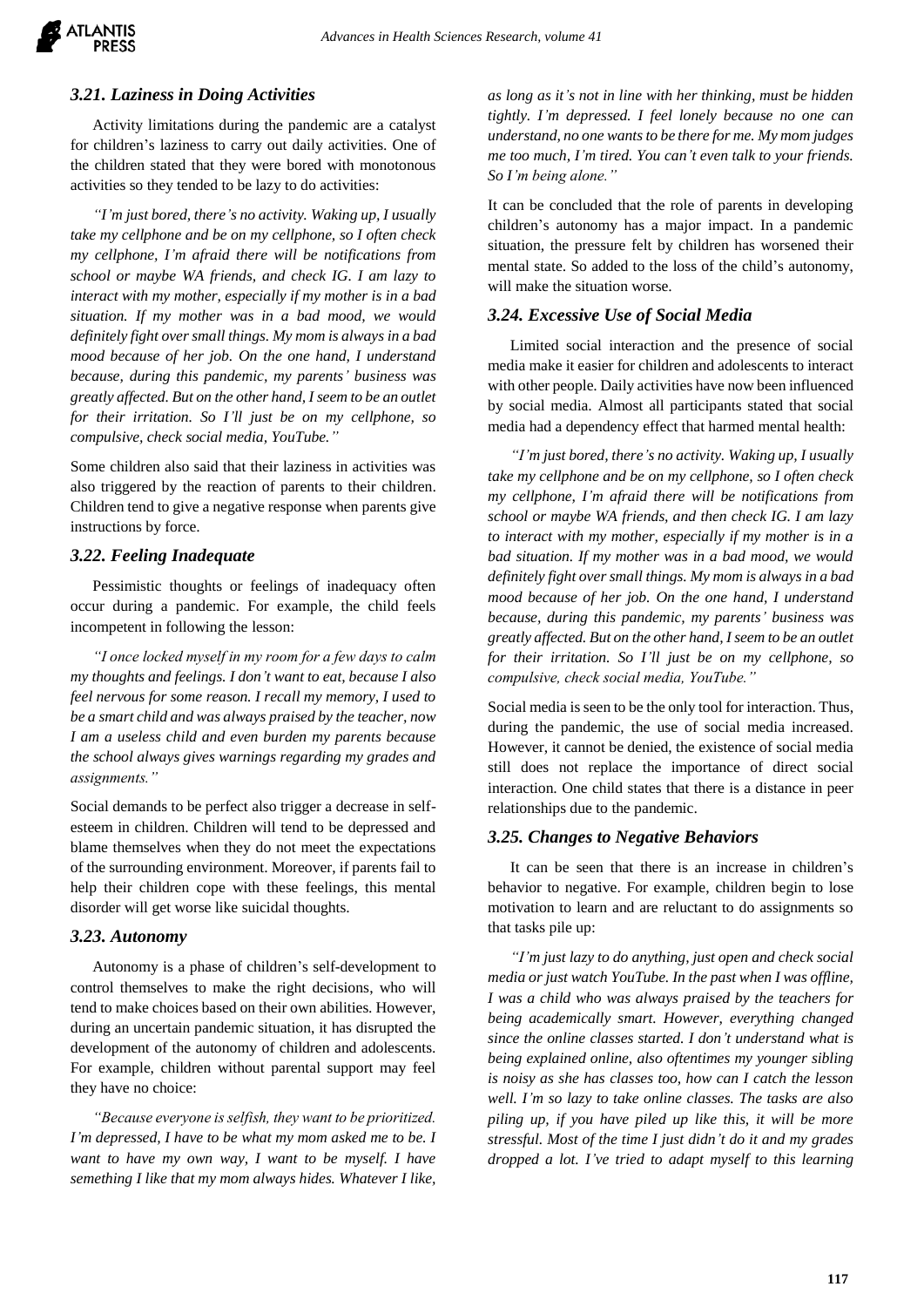

*model, but I feel like I can't and I feel like a failure. I feel left behind."*

Family and parental moral support are very influential in changing children's behavior. However, based on reports, children tend to be reluctant to share their feelings with their parents because they are considered to increase the pressure.

It can be concluded that various types of psychological distress experienced by adolescents during the Covid-19 pandemic include various anxiety disorders, mood/feeling disorders, obsessive-compulsive disorders. Overall, the disorders experienced were: confusion, suicidal ideation, burnout, anxiety, demotivation, depression, decreased selfefficacy, irritability, mood disorders, insomnia, feelings of isolation, loss of closeness with friends, loss of appetite, loneliness, difficulty focusing, compulsion, develop learned helplessness, fatigue, laziness to do activities, feeling unable to cope, excessive use of social media, negative behavior change, self-harm tendencies, stress, pressure from parents and lack of social support.

## *3.26. Sentiment Analysis*

The results of the analysis of community sentiment on face-to-face learning on Twitter social media are obtained, some of the words most often appear in tweets such as "sekolah"–school, "offline" and "tatap"–*face (to face),* "muka"–*(face to) face*. the result of neutral public sentiment on face-to-face learning is 47.7%. Neutral sentiment and 31.4% negative sentiment while for a positive sentiment on face-to-face learning is 20.9%.

The results of community sentiment show that most of the community is being neutral and negative towards faceto-face learning, this could be caused by the increasing number of infected cases. People want to learn immediately but they are still worried about face-to-face learning.

An honest mirror from the society of teenagers and early adults through social media also shows the frequent keywords related to psychological distress that arise such as boredom, stress, depression, confusion, homesickness, loneliness [11, 12]. Concerns and anxiety related to the general downturn in the economy through words and tweets that appear frequently, which shows that the general population of teenagers and young adults is experiencing the anxiety of uncertain related conditions in this Covid-19 pandemic.

#### **4. CONCLUSION**

The results of the second stage research answer the question of what types of mental health disorders do adolescents experience during the COVID19 pandemic? Various types of psychological distress experienced by adolescents during the Covid-19 pandemic include various anxiety disorders, mood/feeling disorders compulsive disorder. Overall, the disorders experienced were: confusion, suicidal ideation, burnout, demotivation, decreased self-efficacy, irritability, mood disorders, insomnia, feelings of sadness, loss of closeness with friends, loss of appetite, loneliness, difficulty focusing, compulsive, develop learned helplessness, fatigue, laziness, feeling inadequate, excessive use of social media, negative behavior change, self-injury tendencies, stress, pressure from parents and lack of social support.

Meanwhile, the results of the qualitative netnographic analysis of the sentiment analysis of adolescents and early adults are neutral, and without looking at the neutral tones, the largest sentiment is negative compared to positive. This shows the public's anxiety about the limitations. The negative sentiment that continues to be conveyed in a satirical tone so that it is classified more into neutral sentiment shows the apathy of young people who can finally give in to conditions that they feel cannot be controlled and hopes for a bigger role for the government to be able to cope with this pandemic better and faster. Keywords related to psychological disorders that consistently appeared in the sentiment analysis were boredom, stress, depression, confusion, homesickness, loneliness; concerns and anxieties related to the general downturn in the economy through words and tweets that appear frequently, show that the teenagers and early adults, in general, are experiencing a state of uncertainty in this Covid-19 pandemic.

#### **ACKNOWLEDGMENT**

The authors would like to appreciate to everyone who helped make this research possible.

## **REFERENCES**

- [1] Wiguna, T., Anindyajati, G., Kaligis, F., Ismail, R. I., Minayati, K., Hanafi, E., ... & Pradana, K. (2020). The brief research report on adolescent mental well-being and school closures during the COVID-19 Pandemic in Indonesia. *Frontiers in Psychiatry, 11*, 1157. https://doi.org/10.3389/fpsyt.2020.598756
- [2] WHO. (2019). *Adolescent health*. World Health Organization. [https://www.who.int/health](https://www.who.int/health-topics/adolescent-health#tab=tab_1)[topics/adolescent-health#tab=tab\\_1.](https://www.who.int/health-topics/adolescent-health#tab=tab_1)
- [3] Wang, G., Zhang, Y., Zhao, J., Zhang, J., & Jiang, F. (2020). Mitigate the effects of home confinement on children during the COVID-19 outbreak. *The Lancet, 395*(10228), 945-947. [https://doi.org/10.1016/S0140-](https://doi.org/10.1016/S0140-6736(20)30547-X) [6736\(20\)30547-X.](https://doi.org/10.1016/S0140-6736(20)30547-X)
- [4] Wijaya, C. (2021). *Covid-19: 'Stres, mudah marah, hingga dugaan bunuh diri', persoalan mental murid selama sekolah dari rumah*. BCC News Indonesia. [https://www.bbc.com/indonesia/indonesia-55992502.](https://www.bbc.com/indonesia/indonesia-55992502)